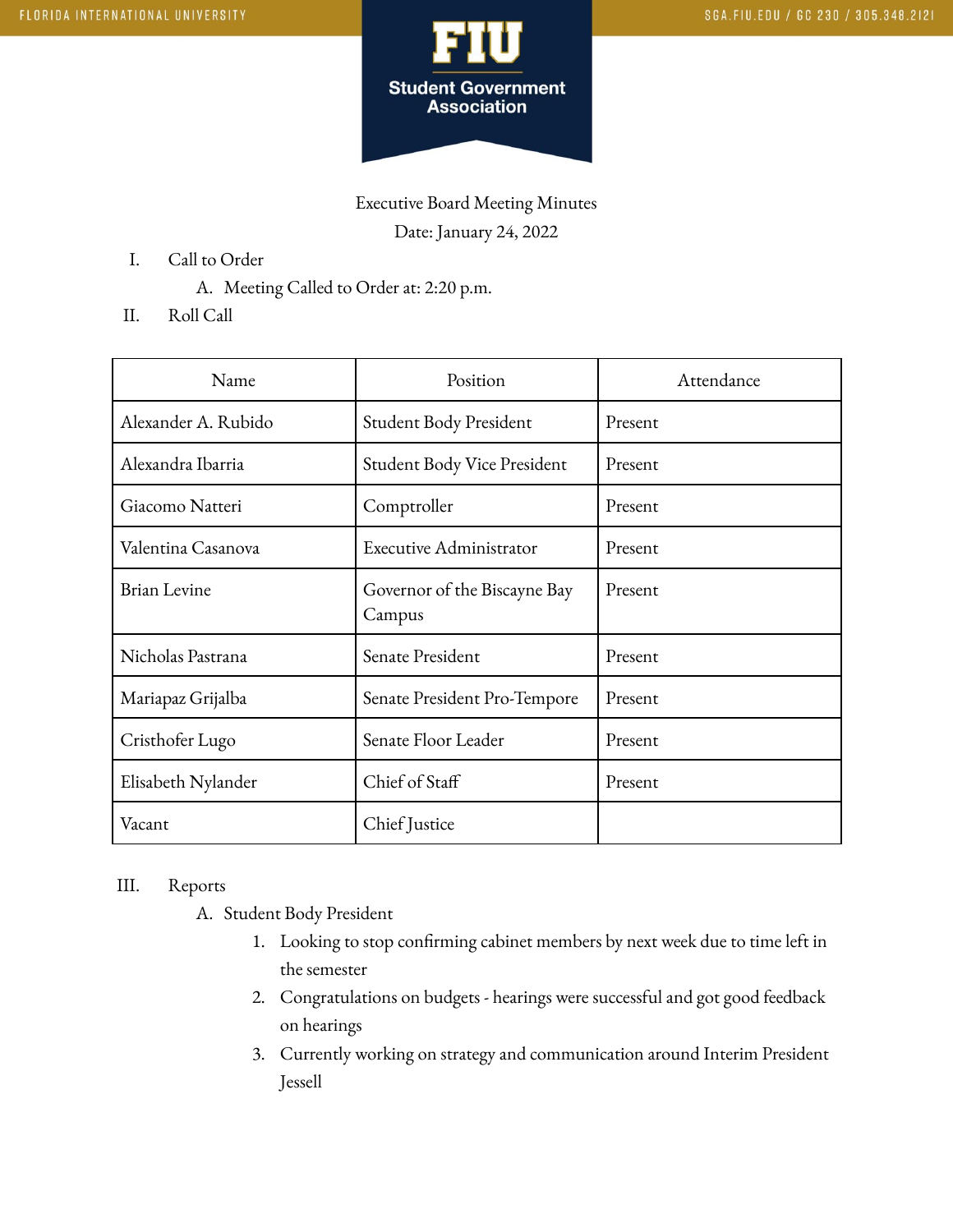- 4. Putting out statement regarding Interim President Jessell later today
- B. Student Body Vice President
	- 1. No report
- C. Comptroller
	- 1. Formatting questions to send out in emails before budget deliberations
- D. Executive Administrator
	- 1. No report
- E. Governor of the Biscayne Bay Campus
	- 1. Looking to fill positions for BBC cabinet
	- 2. Planning Day on the Bay for end of march beginning of April
	- 3. Looking to do one or two more lectures this term
- F. Senate President
	- 1. 1 senator being confirmed today
	- 2. Elections board speaking today
	- 3. Having senators submit office hours today
	- 4. More interviews and confirmations to happen this week and next week
	- 5. BBC senate happens February 21 and March 21
- G. Senate President Pro-Tempore
	- 1. Meeting with Jacob for distribution of pods
- H. Senate Floor Leader
	- 1. Working on initiatives that have been paused
- I. Chief of Staff
	- 1. Looking at doing events for sustainability, governmental, and DEI
- J. Chief Justice
	- 1. VACANT
- IV. Old Business

A.

- V. New Business
	- A. Motion to approve the allocation of 250,000 dollars from the Accumulated Cash Balance Account reference EO-02-06- Senate Floor Leader Lugo
		- 1. Seconded by: Senate President Pastrana
			- a) NOW, THEREFORE, I, Alexander A. Rubido, Student Body President of Florida International University, in obedience to my solemn duty to uphold the Constitution and Statutes of Student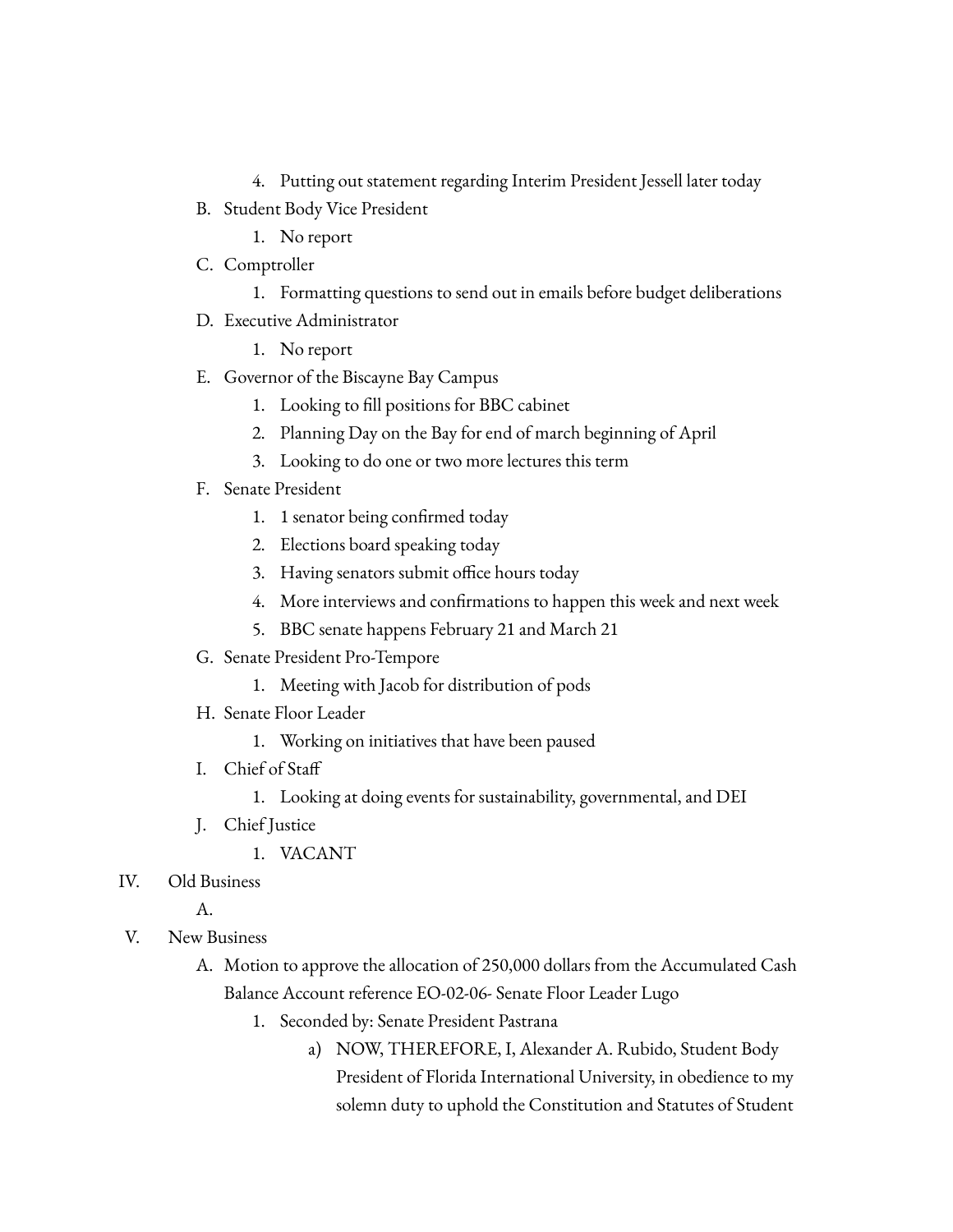Government and pursuant to SGAC§5.03.1.9 and SGAS§4001.4 issue the following order contingent upon the approval of the Executive Board;

- b) Section 1. Two-hundred and fifty thousand dollars (\$250,000) are hereby ordered to be expended immediately from the Accumulated Cash Balance Account for the following positions; A Director of Fraternity and Sorority Life, an Associate Director of Fraternity and Sorority Life, and three temporary Program Assistants.
- c) Section 2. Continued funding of these positions above the allocated Two-hundred and fifty thousand dollars (\$250,000) shall be contingent upon the approval of the salary lines by the current budget committee.

| Name                | Position                               | Vote                                                               |
|---------------------|----------------------------------------|--------------------------------------------------------------------|
| Alexander A. Rubido | Student Body President                 | Yay                                                                |
| Alexandra Ibarria   | <b>Student Body Vice President</b>     | Yay                                                                |
| Giacomo Natteri     | Comptroller                            | Yay                                                                |
| Valentina Casanova  | <b>Executive Administrator</b>         | Yay                                                                |
| <b>Brian Levine</b> | Governor of the Biscayne Bay<br>Campus | Abstain, not enough<br>information to make an<br>informed decision |
| Nicholas Pastrana   | Senate President                       | Yay                                                                |
| Mariapaz Grijalba   | Senate President Pro-Tempore           | Yay                                                                |
| Cristhofer Lugo     | Senate Floor Leader                    | Yay                                                                |

Motion passes, 7-1-0

VI. Advisor Reports